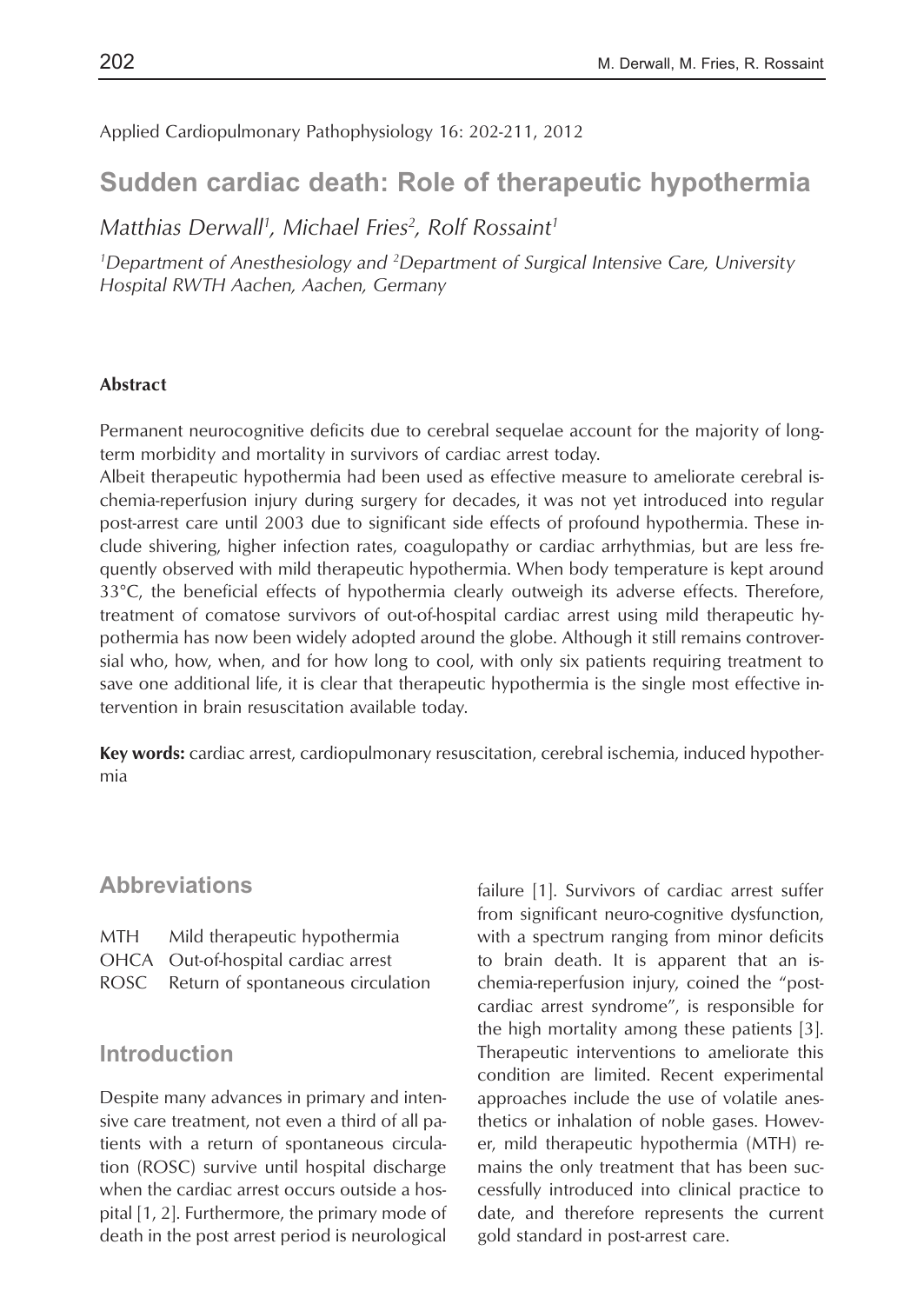This review article discusses pathophysiological basics of cerebral ischemia-reperfusion injury and mechanisms through which MTH is believed to exert its beneficial effects. Furthermore, established cooling strategies and protocols to fight neurological sequelae following cardiac arrest are summarized. Finally, a brief introduction to prospective supplemental therapeutic approaches complements this article.

### **History of therapeutic hypothermia**

One of the first descriptions of induced therapeutic hypothermia was published more than 50 years ago, when intraoperative cooling was used during neurosurgical procedures to ameliorate cerebral sequelae due to temporary ischemia [4] or after cardiac arrest [5]. During this period, target temperatures of 30°C and below were frequently chosen, and soon associated with side-effects such as cardiac arrhythmias, coagulopathy, and increased infection rates. Animal experiments in the 1990's then revealed that mild hypothermia (34-36°C) offers a fairly better safety profile as profound hypothermia (28- 32°C) while still showing significant effects in terms of neuroprotection [6]. At the beginning of this century, clinical trials finally revealed that the concept of mild hypothermia with target body temperatures around 33°C following successful resuscitation is effective in survivors of cardiac arrest [7, 8]. This concept is now widely referred to as 'mild therapeutic hypothermia' (MTH).

Together with results from several animal studies [9-12], these findings led to an ILCOR advisory statement in 2003 [13], and finally to the introduction of MTH into international resuscitation guidelines in 2005 [14]. With only six patients requiring treatment to save one additional life, MTH is considered to be the single most effective intervention and therefore the gold standard in post resuscitation care today [15]. However, although MTH has been widely investigated in numerous animal studies and clinical trials, there is still controversy on the particular population that should be treated with MTH, leaving alone questions on the optimal duration and depth of cooling.

**Pathophysiology of cerebral ischemia and potential targets for neuroprotection by hypothermia and supplementary drugs**

Molecular mechanisms involved in cerebral ischemia-reperfusion injury are fairly complex, but can be roughly split into an acute hypoxemia-induced cell death (necrosis) and a delayed neuronal decay (apoptosis) during and following cerebral reperfusion [16]. The key element determining death or survival of the cell during reperfusion has been identified to be the intracellular calcium homeostasis, which is regulated by a number of receptors, transporters and signaling molecules. The overactivation of the cell by excessive stimulation by neurotransmitters following an ischemic/hypoxic episode, coined 'excitotoxicity', leads to an uncontrolled influx of calcium ions, triggered by accumulating neurotransmitters glutamate and aspartate [17-19]. Other unspecific mediators, such as free radicals and released metabolic products, further aggravate the neuronal damage.

Therapeutic hypothermia had long been thought to unfold its cytoprotective effects simply via unspecific inhibition of catabolic processes throughout the organism during the reperfusion period, translating into a reduction in oxygen and glucose consumption between 5-7% per 1°C [20]. Mounting evidence suggests that other molecular mechanisms are also involved in MTH-mediated neuroprotection following global ischemia.

Possible targets that are known to be affected by MTH are the inhibition of ischemiainduced releases of amino acids such as glutamate and aspartate [21], and through reduction of DNA damage-dependent pro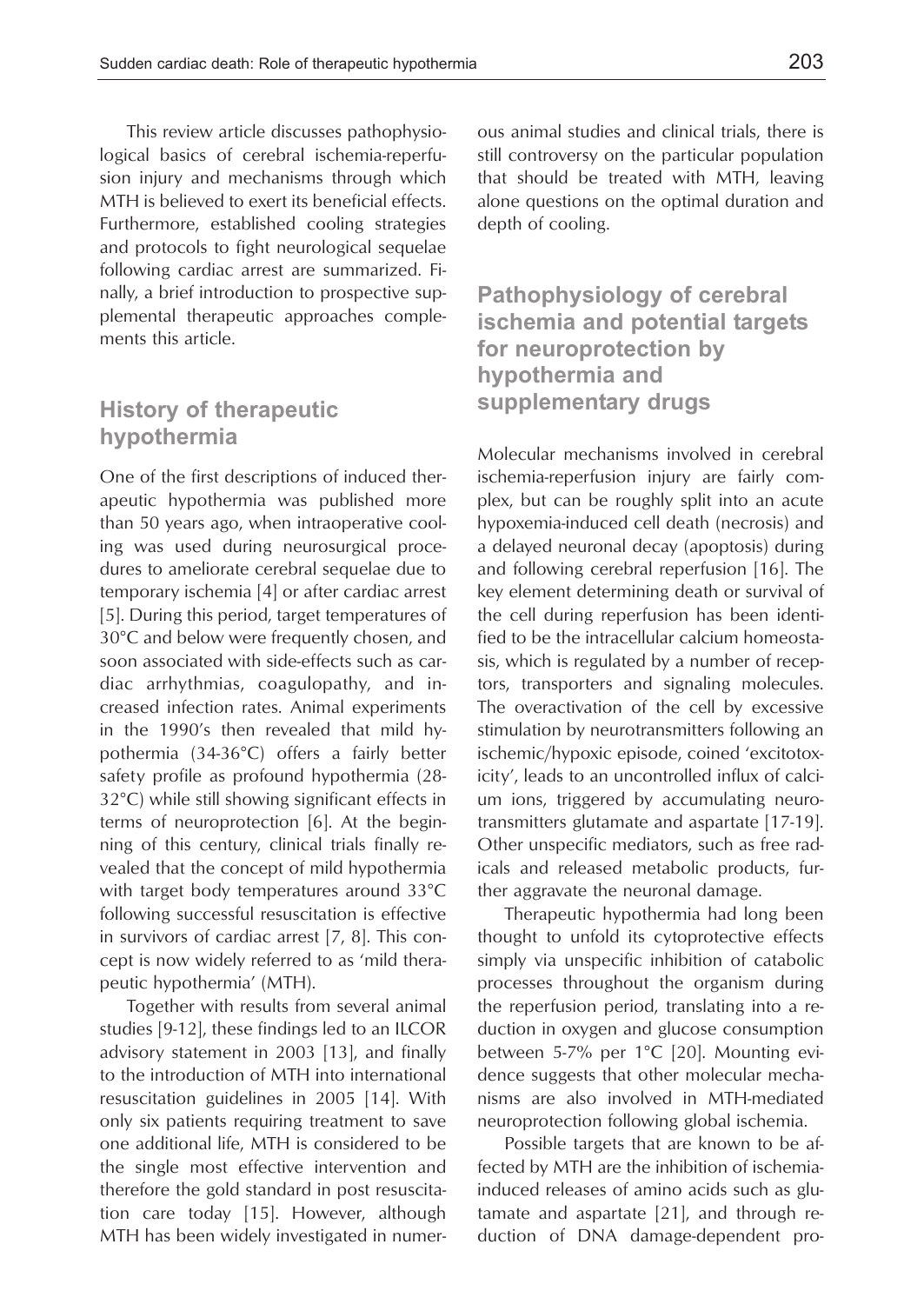death signaling events such as p53 activation [22]. Similarly, MTH blocks delta-protein kinase C and several other proteins associated with apoptotic cell death, including those of the Bcl-2 family [23, 24]. The noble gas Xenon as an example for an MTH-augmenting drug candidate has been found to have a considerable effect on these targets. Data from small animal experiments suggest an additive effect of Xenon when combined with MTH that is bigger than the neuroprotective properties of any of these interventions alone [25-27].

Interestingly, other compounds such as the volatile anesthetic Isoflurane share some of Xenon's organ protective properties, an observation that might be explained by the fact that both isoflurane and Xenon target the same binding site on the NMDA receptor [28], a voltage-dependent neuronal ion channel. Other noble gases such as Argon have been recently proposed to exert similar neuroprotective properties as Xenon [29, 30], while being much more affordable at the same time.

Further insight into the underlying mechanisms will serve not only to optimize current treatment strategies, but also to find novel targets for supplementary therapeutics that might augment the efficacy of MTH in the future.

#### **Modes of application**

Although the beneficial effects of MTH following cardiac arrest are now well described, there is still controversy on who, how, when and for how long to cool (Please see Table 1 for a comprehensive overview of current MTH treatment guidelines).

When first recommended in 2003 [13], MTH was advocated only for unconscious adult patients with return of spontaneous circulation (ROSC) after out-of-hospital cardiac arrest (OHCA), when the initial rhythm was ventricular fibrillation. Since then, a number of studies with historic controls also reported a beneficial effect of MTH in patients with any arrest rhythm [31-35]. Hence, current recommendations now suggest to consider induced hypothermia for comatose adult patients with ROSC after in-hospital cardiac arrest of any initial rhythm, or after OHCA with an initial rhythm of pulseless electric activity or asystole [36] and for children who remain comatose after resuscitation from cardiac arrest [37], although there are no randomized

| Who?                      | Comatose survivors of OHCA with any initial rhythm                                                                                                     |
|---------------------------|--------------------------------------------------------------------------------------------------------------------------------------------------------|
| <b>Contraindications</b>  | Trauma, severe bleedings<br>Terminal disease<br>Severe coagulopathy                                                                                    |
| How to induce?            | Infusion of cold (4°C) balanced salt solutions (30ml/kg)<br>Ice-Packs                                                                                  |
| Supportive therapy        | Continuous temperature measurement<br>Anesthesia<br>Muscle relaxation<br>Anticonvulsive therapy<br>Blood chemistry: Glucose, electrolytes, coagulation |
| <b>Target temperature</b> | $33\pm1$ °C for 24h                                                                                                                                    |
| <b>Rewarming</b>          | Not exceeding 0.5°C per hour<br>Controlled normothermia (37±0.5°C) for 72h post CA                                                                     |

*Table 1: Current standards for post-arrest application of MTH (modified after [67])*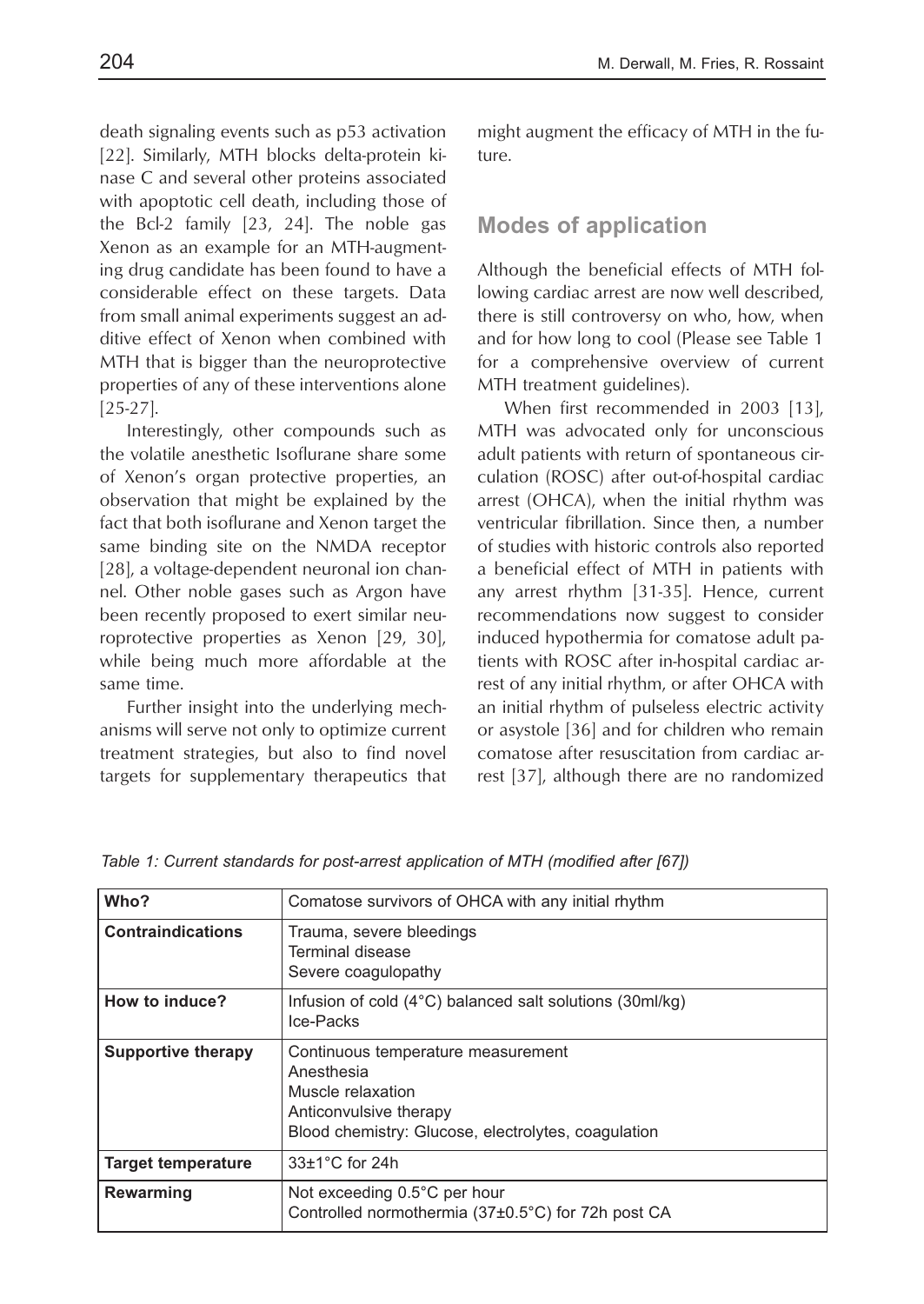studies in the pediatric population on the effect of therapeutic hypothermia. However, shortly after the publication of the 2010 guidelines a large registry study failed to observe a positive impact on hospital discharge rates in patients with nonshockable rhythm [38]. The disparity of these findings may be explained by the different populations investigated. In contrast to the study by Dumas and colleagues [38] the HACA trial [7] did investigate only a highly selected group of patients with cardiac arrest due to ventricular fibrillation, which per se carry a much better prognosis than patients with other underlying causes of CA [39, 40]. The degree of ischemic sequelae may have obscured possible beneficial effects of MTH in these patients. These results and considerations will certainly impact further development of upcoming guidelines to help selecting the appropriate postarrest therapy for the right group of patients.

Although therapeutic hypothermia has impressively demonstrated its efficacy in animal experiments and clinical trials, the optimal target temperature for post-resuscitation care is still not known. A clinical trial is currently facing this unmet challenge (ClinicalTrials.gov Identifier: NCT01020916). Another controversy during the wake of the introduction of MTH into guidelines in 2005 was the discussion on whether intravascular cooling devices are superior to surface cooling using simple measures such as icebags or cooling blankets (Please see table 2 for a comparison). While the intravascular devices do have their benefits with regard to maintaining target temperature over time [41], they come with certain disadvantages due to their invasiveness and higher costs [42]. Time until reaching target temperature, now considered to be one of the most crucial parameters in MTH therapy, is shorter using conventional surface cooling techniques [41], in part due to the amount of time needed to introduce

| <b>Surface cooling</b>                                    | <b>Invasive cooling</b>                      |  |  |
|-----------------------------------------------------------|----------------------------------------------|--|--|
| <b>Advantages</b>                                         |                                              |  |  |
| Simple                                                    | Self adjusting to target temperature         |  |  |
| Preclinical and Clinical application                      | Reduced nursing time after initial setup     |  |  |
| Cheap                                                     |                                              |  |  |
| Non-invasive                                              |                                              |  |  |
| Rapid induction characteristics                           |                                              |  |  |
| Quick setup                                               |                                              |  |  |
| Widely available                                          |                                              |  |  |
| <b>Disadvantages</b>                                      |                                              |  |  |
| Not self-maintaining target temperature                   | Only available during ICU treatment          |  |  |
| Increases nursing time during all periods of coo-<br>ling | Expensive machines and single use components |  |  |
| Uncontrolled rewarming                                    | Potential infection/dissection hazard        |  |  |
|                                                           | Slow induction characteristics               |  |  |
|                                                           | Delayed setup                                |  |  |
|                                                           | Not mobile (interruption during transports)  |  |  |
|                                                           | No evidence for better neurological outcome  |  |  |

*Table 2: Surface vs. invasive cooling (modified after [67])*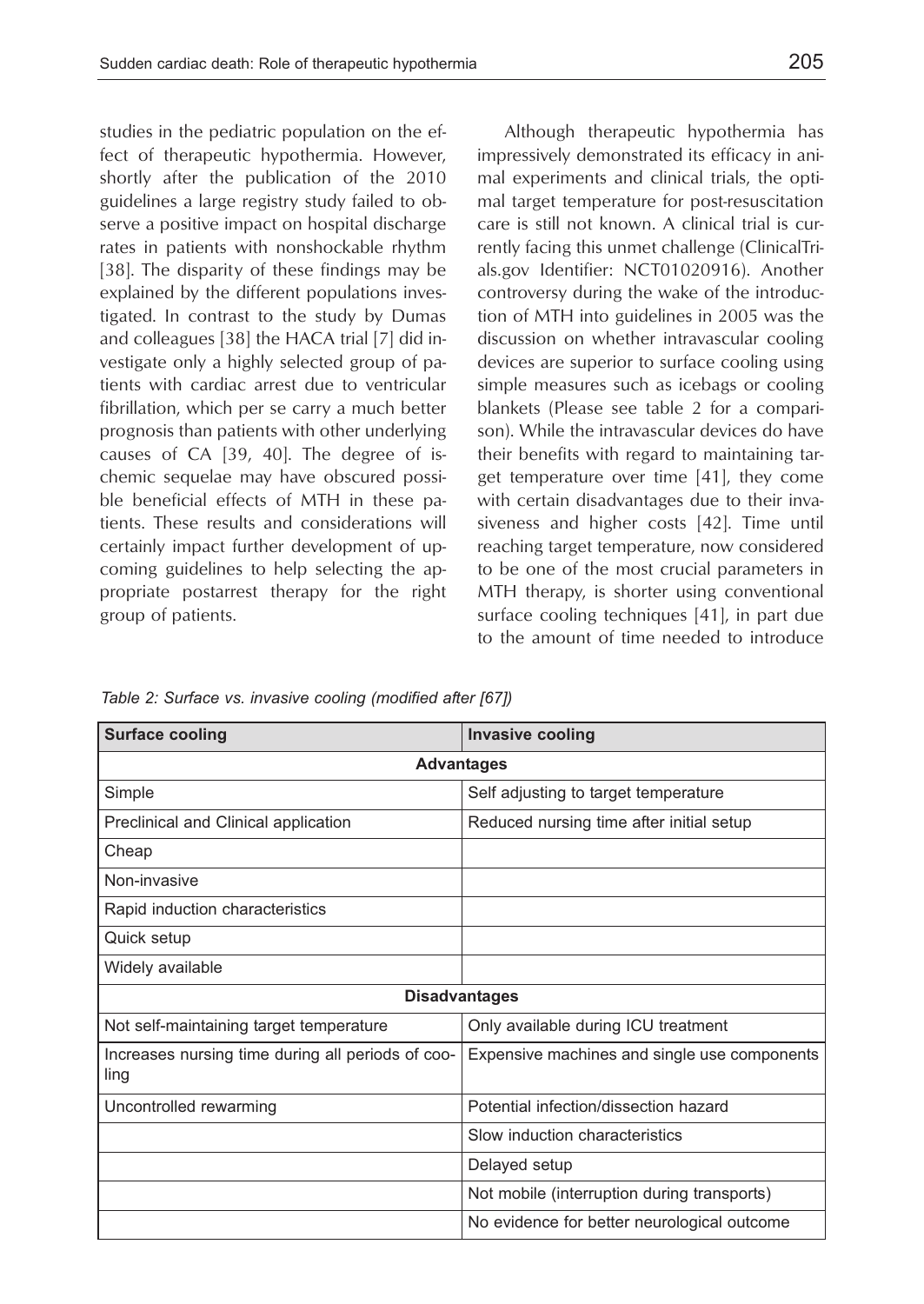catheters and set up the machines. Furthermore does the more precise cooling with intravascular devices not seem to be associated with a better neurological outcome or long-term survival [43]. In addition, infusion of cold saline may at least match the effectiveness of catheter based approaches for the rapid induction of MTH [44]. The efficacy of infusion-based MTH appears to be independent of the used solution (Saline, Ringer's lactate or combined) [45-47]. While this treatment may even enhance rheological and hemodynamic parameters, caution must be taken in patients with impaired cardiac function, as the infusion of large volumes over a brief period of time may lead to adverse effects such as cardiac failure or pulmonary edema.

Surface cooling appears to be the standard of care in maintaining MTH over time. While this may be easily achieved using icewater filled bags, technical solutions using blankets with circulating cooling fluids or air are proposed by the industry to reduce nursing time and enhance safety as well as stabilizing target temperature. Fluid based systems offer rapid cooling characteristics of 1.0- 1.5°C per hour, and may therefore be used for induction of MTH, while air-based blankets may only be used for maintaining core temperature over time [48]. An alternative approach to MTH treatment in patients after cardiac arrest is the idea that one should rather cool the target tissue than the whole organism in order to maximize efficacy and reduce undesired side effects. These considerations prompted the concept of targeted head cooling, which has been proven to gain similar or better effectiveness as whole body cooling in animal experiments [49-51], offering the appealing option of starting therapeutic hypothermia treatment not with a delay until intensive care treatment is available, but as early as resuscitation efforts are attempted. This concept of targeted cooling led to the development of an intranasal cooling device [52-54] that can be applied by nonphysician emergency medical personnel during resuscitation efforts. The advantages of an intranasal application are the close proximity of the nasal cavity to cerebral structures, its well perfused vascular bed, and the lack of hindering or preventing other resuscitation measures such as orotracheal intubation [52]. The evaporating perfluorocarbon cools cerebral structures during cardiac arrest by direct conduction. When circulation is reestablished, brain and body are cooled through indirect convection as the cooled bloodstream removes heat from the organism. A recent study published in 2011 showed that this device is able to provide significant faster regional and systemic cooling as compared to conventional surface cooling [55]. Yet, this novel approach still has to prove whether shifting cooling into the prehospital setting and accelerating the cooling process will translate into better ROSC and long-term neurological outcome parameters. Furthermore, does an isolated cerebral cooling approach possibly preclude the treated individual from possible beneficial side-effects on the organism, for instance on cardiac function in survivors of cardiac arrest. Mounting evidence suggests a cardioprotective effect of MTH, that appears to be mediated via Akt- and ERK-pathways [56, 57]. However, there is very limited data on this effect in humans.

There are conflicting results for the duration for which survivors of cardiac arrest should be cooled. In the 2010 guidelines, a period of at least 12h or even more than 24h was proposed, as most studies had been conducted with either of these timeframes [58]. Some investigators report improved outcomes when MTH was extended to periods above 24 hours [59]. However, new data from animal studies suggest that shorter, but rapidly induced periods of hypothermia might be as or even more effective than prolonged treatment with MTH [60]. It remains to be shown if this holds true when this concept is applied in humans.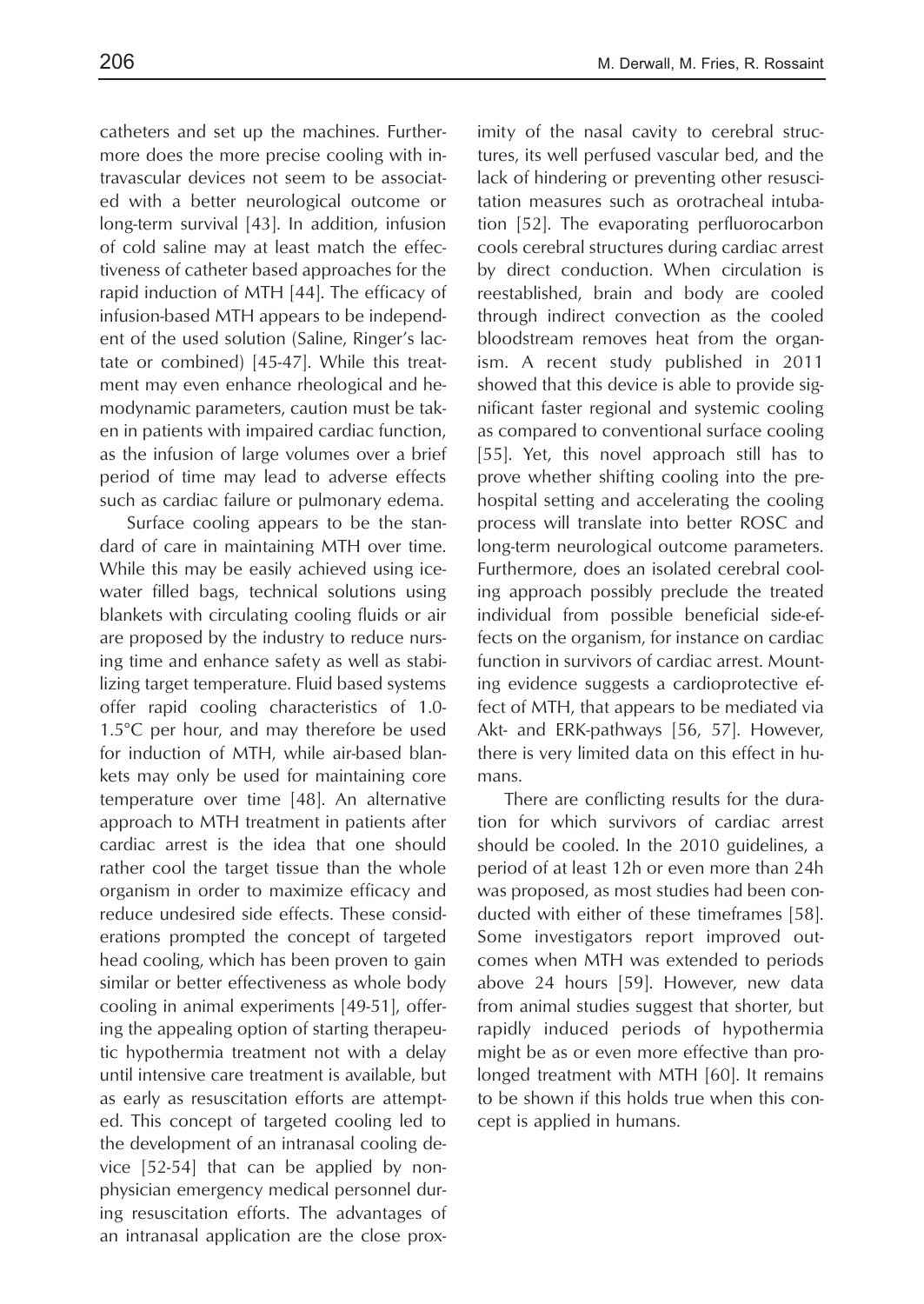## **Adverse effects of hypothermia**

Hypothermia has a significant impact on general physiological processes in the organism. The degree of adverse effects however, appears to tightly correlate with the degree of lowering the core temperature.

The foremost obvious side-effect of cooling is shivering as a physiologic response of the body to low temperatures. However, this muscle activity increases the total oxygen consumption and may slow down or prevent sufficient cooling [61]. Therefore, muscle relaxing drugs are widely used to prevent shivering [7, 8], although there is no evidence that muscle relaxation is required for successful application of hypothermia. A combination of Clonidine and Magnesium may be as effective as muscle relaxants to prevent shivering [62], with the advantage that this regimen may not mask potential seizures during MTH treatment. However, this approach requires further investigation before final conclusions can be drawn.

MTH may play a dual role in infections. First it may mask clinical signs of an infection such as rising body temperature; second, it may impair the immune response to an acquired infection. Although several studies suggested at least a trend towards more infections in MTH treated patients [7, 63, 64], the clinical implications are less clear. The benefits of MTH in terms of survival and neurocognitive outcome may in any case outweigh the observed effects on infection/sepsis rates.

MTH induced alterations of electrolyte levels strongly correlate with the depth of hypothermia, and are generally well tolerated in post CA patients [45]. Effects on coagulation correlate well with the degree of cooling and do not appear to add additional bleeding complications [65].

While temperatures around 33°C seem to be safe in terms of onset of cardiac arrhythmias, these may anyhow be more pronounced with temperatures below 30°C [45]. Therefore, caution must be taken to avoid cooling beyond target temperature. In contrast to the adverse effects on cardiac rhythm, MTH may even have a positive effect on cardiac contractility [66].

For pharmacotherapy in survivors of cardiac arrest undergoing MTH therapy, it is important to keep in mind that hypothermia unspecifically lowers enzyme activity, which may lead to higher plasma levels of drugs. It must be considered that the activity of enzymes such as Cytochrome P-450 is reduced by 7-20% per 1°C, leading to longer half-lives of circulating drugs, especially sedatives or anesthetics.

When taking care of MTH patients, the clinician should also expect profound effects of MTH on the endocrine systems. These may include an increased insuline resistance, requiring a tight observation of blood glucose levels, as well as Vasopressin (ADH) inhibition with increased diuresis and consecutive hypovolemia [45].

### **Conclusions**

Preserving the brain from ischemia-reperfusion injury is the key challenge of resuscitation research and -care today. While many mechanistic aspects of MTH remain elusive, ongoing research with the aim to optimize target population, mode of application, duration and timing of MTH helps to understand the optimal therapy better and better. Optimized protocols may help more patients survive until hospital discharge, and finally profit in terms of a better neurocognitive outcome and long-term quality of life in the future. Until then, MTH induced as soon as possible after ROSC using surface cooling techniques for 12 to 24h at 33±1°C remains the gold standard in brain resuscitation, eventually expanded by novel technical devices for prehospital targeted cooling of the brain in the near future. Several promising medical gases may expand the neuroprotective care portfolio after ROSC, probably posing as the next leap forward in CPR and brain resuscitation.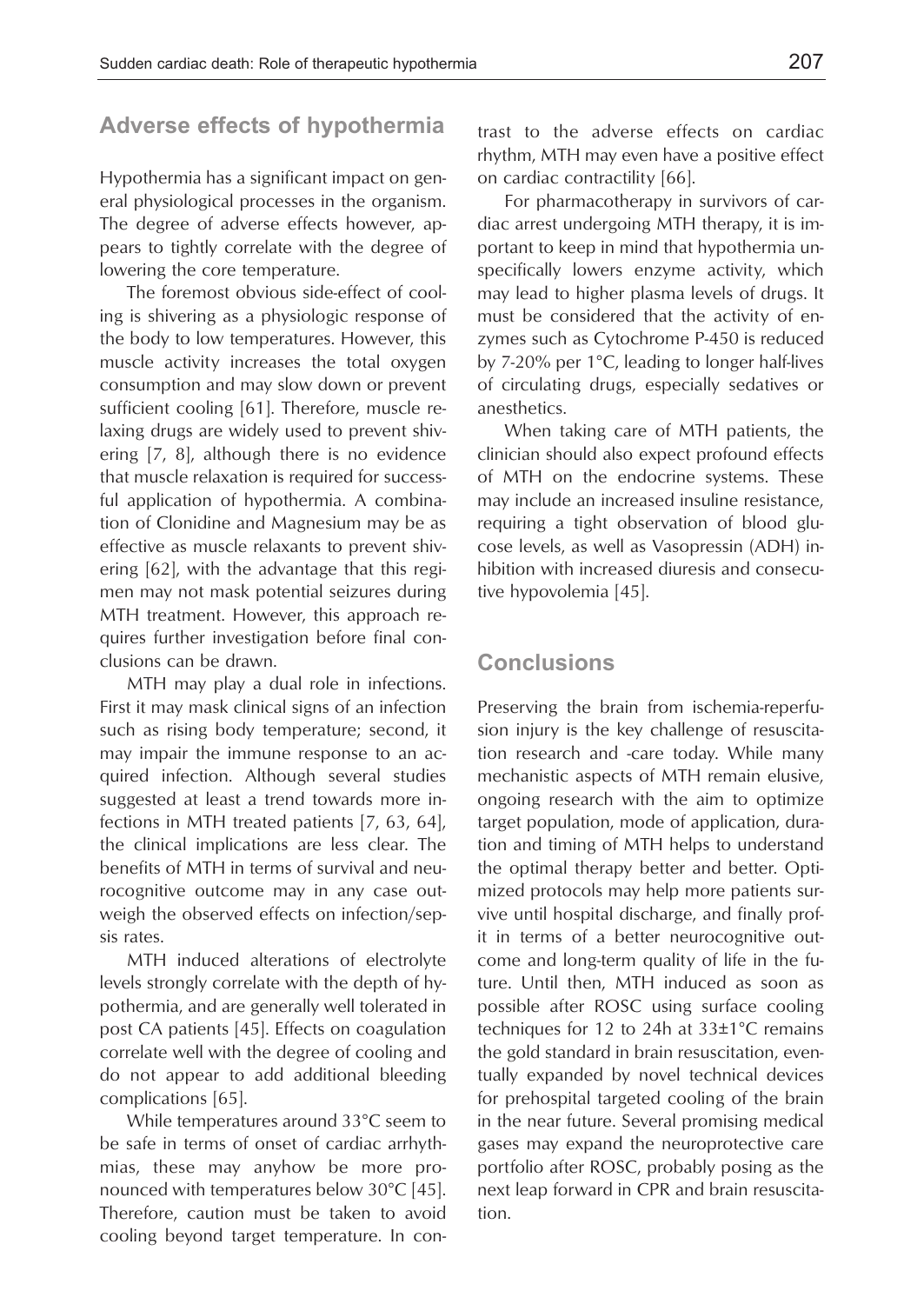### **References**

- 1. Nolan J, Laver S. Outcome of out-of-hospital cardiac arrest. Anaesthesia 2007; 62 (10): 1082-3; author reply 3
- 2. Olasveengen TM, Sunde K, Brunborg C, Thowsen J, Steen PA, Wik L. Intravenous drug administration during out-of-hospital cardiac arrest: a randomized trial. JAMA 2009; 302 (20): 2222-9
- 3. Neumar RW, Nolan JP, Adrie C, Aibiki M, Berg RA, Bottiger BW, Callaway C, Clark RS, Geocadin RG, Jauch EC, Kern KB, Laurent I, Longstreth WT, Jr., Merchant RM, Morley P, Morrison LJ, Nadkarni V, Peberdy MA, Rivers EP, Rodriguez-Nunez A, Sellke FW, Spaulding C, Sunde K, Vanden Hoek T. Post-cardiac arrest syndrome: epidemiology, pathophysiology, treatment, and prognostication. A consensus statement from the International Liaison Committee on Resuscitation (American Heart Association, Australian and New Zealand Council on Resuscitation, European Resuscitation Council, Heart and Stroke Foundation of Canada, InterAmerican Heart Foundation, Resuscitation Council of Asia, and the Resuscitation Council of Southern Africa); the American Heart Association Emergency Cardiovascular Care Committee; the Council on Cardiovascular Surgery and Anesthesia; the Council on Cardiopulmonary, Perioperative, and Critical Care; the Council on Clinical Cardiology; and the Stroke Council. Circulation 2008; 118 (23): 2452-83
- 4. Woodhall B, Sealy WC, Hall KD, Floyd WL. Craniotomy under conditions of quinidineprotected cardioplegia and profound hypothermia. Ann Surg 1960; 152: 37-44
- 5. Benson DW, Williams GR, Jr., Spencer FC, Yates AJ. The use of hypothermia after cardiac arrest. Anesth Analg 1959; 38: 423-8
- 6. Leonov Y, Sterz F, Safar P, Radovsky A, Oku K, Tisherman S, Stezoski SW. Mild cerebral hypothermia during and after cardiac arrest improves neurologic outcome in dogs. J Cereb Blood Flow Metab 1990; 10 (1): 57- 70
- 7. Mild therapeutic hypothermia to improve the neurologic outcome after cardiac arrest. N Engl J Med 2002; 346 (8): 549-56
- 8. Bernard SA, Gray TW, Buist MD, Jones BM, Silvester W, Gutteridge G, Smith K. Treatment of comatose survivors of out-of-hospi-

tal cardiac arrest with induced hypothermia. N Engl J Med 2002; 346 (8): 557-63

- 9. Abella BS, Zhao D, Alvarado J, Hamann K, Vanden Hoek TL, Becker LB. Intra-arrest cooling improves outcomes in a murine cardiac arrest model. Circulation 2004; 109 (22): 2786-91
- 10. Katz LM, Young A, Frank JE, Wang Y, Park K. Neurotensin-induced hypothermia improves neurologic outcome after hypoxic-ischemia. Crit Care Med 2004; 32 (3): 806- 10
- 11. Sterz F, Safar P, Tisherman S, Radovsky A, Kuboyama K, Oku K. Mild hypothermic cardiopulmonary resuscitation improves outcome after prolonged cardiac arrest in dogs. Crit Care Med 1991; 19 (3): 379-89
- 12. Xiao F, Safar P, Radovsky A. Mild protective and resuscitative hypothermia for asphyxial cardiac arrest in rats. Am J Emerg Med 1998; 16 (1): 17-25
- 13. Nolan JP, Morley PT, Hoek TL, Hickey RW. Therapeutic hypothermia after cardiac arrest. An advisory statement by the Advancement Life support Task Force of the International Liaison committee on Resuscitation. Resuscitation 2003; 57 (3): 231-5
- 14. 2005 International Consensus on Cardiopulmonary Resuscitation and Emergency Cardiovascular Care Science with Treatment Recommendations. Part 4: Advanced life support. Resuscitation 2005; 67 (2-3): 213-47
- 15. Holzer M, Bernard SA, Hachimi-Idrissi S, Roine RO, Sterz F, Mullner M. Hypothermia for neuroprotection after cardiac arrest: systematic review and individual patient data meta-analysis. Crit Care Med 2005; 33 (2): 414-8
- 16. Lipton P. Ischemic cell death in brain neurons. Physiol Rev 1999; 79 (4): 1431-568
- 17. Lipton SA. Paradigm shift in neuroprotection by NMDA receptor blockade: memantine and beyond. Nat Rev Drug Discov 2006; 5 (2): 160-70
- 18. Lo EH, Dalkara T, Moskowitz MA. Mechanisms, challenges and opportunities in stroke. Nat Rev Neurosci 2003; 4 (5): 399- 415
- 19. Simon RP, Swan JH, Griffiths T, Meldrum BS. Blockade of N-methyl-D-aspartate receptors may protect against ischemic damage in the brain. Science 1984; 226 (4676): 850-2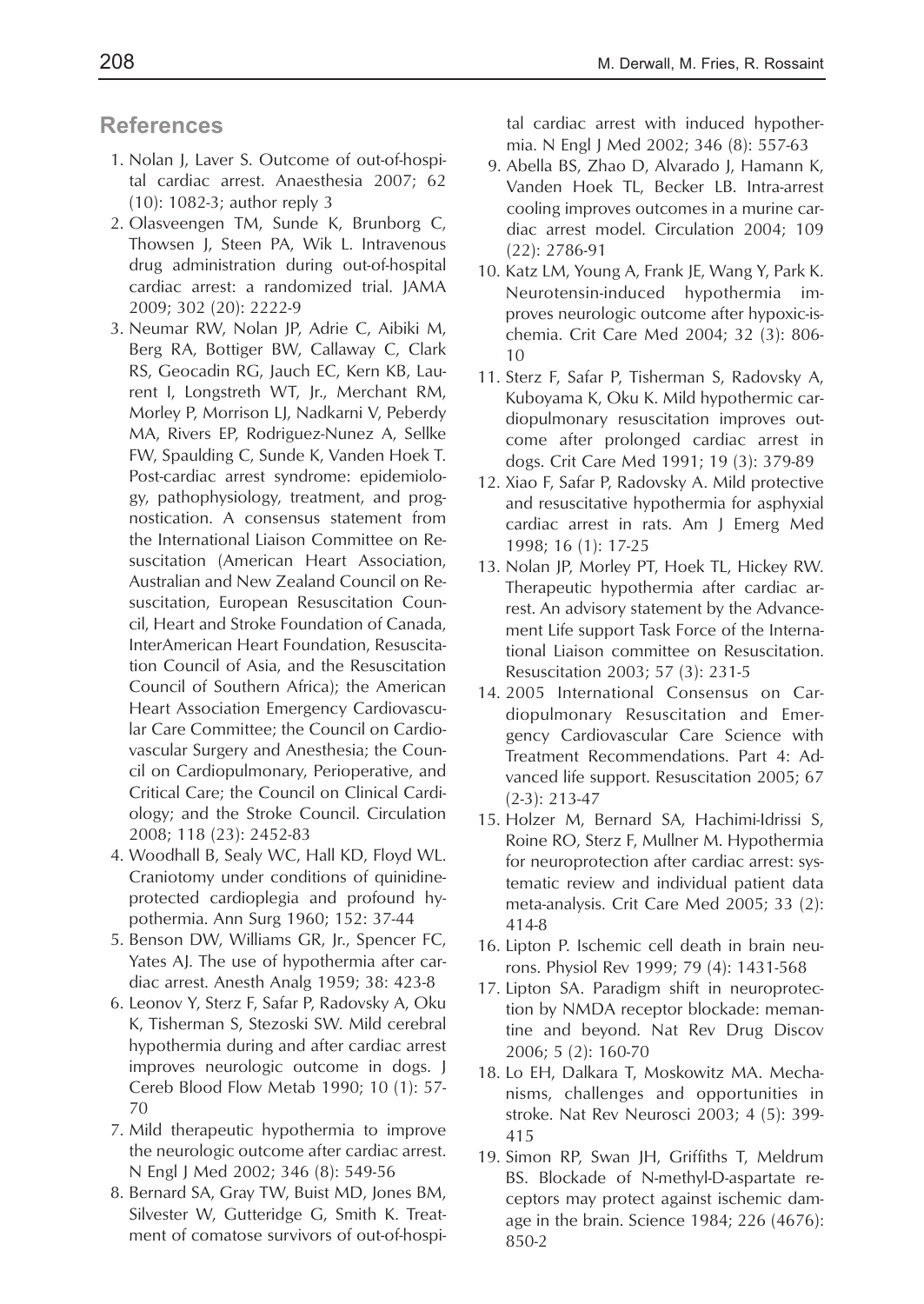- and electrophysiology. Anesthesiology 2007; 107 (5): 756-67
	- 29. Loetscher PD, Rossaint J, Rossaint R, Weis J, Fries M, Fahlenkamp A, Ryang YM, Grottke O, Coburn M. Argon: neuroprotection in in vitro models of cerebral ischemia and traumatic brain injury. Crit Care 2009; 13 (6): R206
	- 30. Ryang YM, Fahlenkamp AV, Rossaint R, Wesp D, Loetscher PD, Beyer C, Coburn M. Neuroprotective effects of argon in an in vivo model of transient middle cerebral artery occlusion in rats. Crit Care Med 2011; 39 (6): 1448-53
	- 31. Busch M, Soreide E, Lossius HM, Lexow K, Dickstein K. Rapid implementation of therapeutic hypothermia in comatose out-of-hospital cardiac arrest survivors. Acta Anaesthesiol Scand 2006; 50 (10): 1277-83
	- 32. Don CW, Longstreth WT, Jr., Maynard C, Olsufka M, Nichol G, Ray T, Kupchik N, Deem S, Copass MK, Cobb LA, Kim F. Active surface cooling protocol to induce mild therapeutic hypothermia after out-of-hospital cardiac arrest: a retrospective beforeand-after comparison in a single hospital. Crit Care Med 2009; 37 (12): 3062-9
	- 33. Oddo M, Schaller MD, Feihl F, Ribordy V, Liaudet L. From evidence to clinical practice: effective implementation of therapeutic hypothermia to improve patient outcome after cardiac arrest. Crit Care Med 2006; 34 (7): 1865-73
	- 34. Storm C, Steffen I, Schefold JC, Krueger A, Oppert M, Jorres A, Hasper D. Mild therapeutic hypothermia shortens intensive care unit stay of survivors after out-of-hospital cardiac arrest compared to historical controls. Crit Care 2008; 12 (3): R78
	- 35. Sunde K, Pytte M, Jacobsen D, Mangschau A, Jensen LP, Smedsrud C, Draegni T, Steen PA. Implementation of a standardised treatment protocol for post resuscitation care after out-of-hospital cardiac arrest. Resuscitation 2007; 73 (1): 29-39
	- 36. Peberdy MA, Callaway CW, Neumar RW, Geocadin RG, Zimmerman JL, Donnino M, Gabrielli A, Silvers SM, Zaritsky AL, Merchant R, Vanden Hoek TL, Kronick SL. Part 9: post-cardiac arrest care: 2010 American Heart Association Guidelines for Cardiopulmonary Resuscitation and Emergency Cardiovascular Care. Circulation; 122 (18 Suppl 3): S768-86
- 20. Rosomoff HL, Holaday DA. Cerebral blood flow and cerebral oxygen consumption during hypothermia. Am J Physiol 1954; 179 (1): 85-8
- 21. Ooboshi H, Ibayashi S, Takano K, Sadoshima S, Kondo A, Uchimura H, Fujishima M. Hypothermia inhibits ischemia-induced efflux of amino acids and neuronal damage in the hippocampus of aged rats. Brain Res 2000; 884 (1-2): 23-30
- 22. Ji X, Luo Y, Ling F, Stetler RA, Lan J, Cao G, Chen J. Mild hypothermia diminishes oxidative DNA damage and pro-death signaling events after cerebral ischemia: a mechanism for neuroprotection. Front Biosci 2007; 12: 1737-47
- 23. Schmitt KR, Diestel A, Lehnardt S, Schwartlander R, Lange PE, Berger F, Ullrich O, Abdul-Khaliq H. Hypothermia suppresses inflammation via ERK signaling pathway in stimulated microglial cells. J Neuroimmunol 2007; 189 (1-2): 7-16
- 24. Zhao H, Yenari MA, Sapolsky RM, Steinberg GK. Mild postischemic hypothermia prolongs the time window for gene therapy by inhibiting cytochrome C release. Stroke 2004; 35 (2): 572-7
- 25. Hobbs C, Thoresen M, Tucker A, Aquilina K, Chakkarapani E, Dingley J. Xenon and hypothermia combine additively, offering long-term functional and histopathologic neuroprotection after neonatal hypoxia/ischemia. Stroke 2008; 39 (4): 1307-13
- 26. Ma D, Hossain M, Chow A, Arshad M, Battson RM, Sanders RD, Mehmet H, Edwards AD, Franks NP, Maze M. Xenon and hypothermia combine to provide neuroprotection from neonatal asphyxia. Ann Neurol 2005; 58 (2): 182-93
- 27. Fries M, Brücken A, Cizen A, Westerkamp M, Loewer C, Deike-Glindemann J, Schnorrenberger N, Rex S, Coburn M, Nolte KW, Weis J, Rossaint R, Derwall M. Combining xenon and mild therapeutic hypothermia preserves neurological function after prolonged cardiac arrest in pigs. Crit Care Med 2012; In press
- 28. Dickinson R, Peterson BK, Banks P, Simillis C, Martin JC, Valenzuela CA, Maze M, Franks NP. Competitive inhibition at the glycine site of the N-methyl-D-aspartate receptor by the anesthetics xenon and isoflurane: evidence from molecular modeling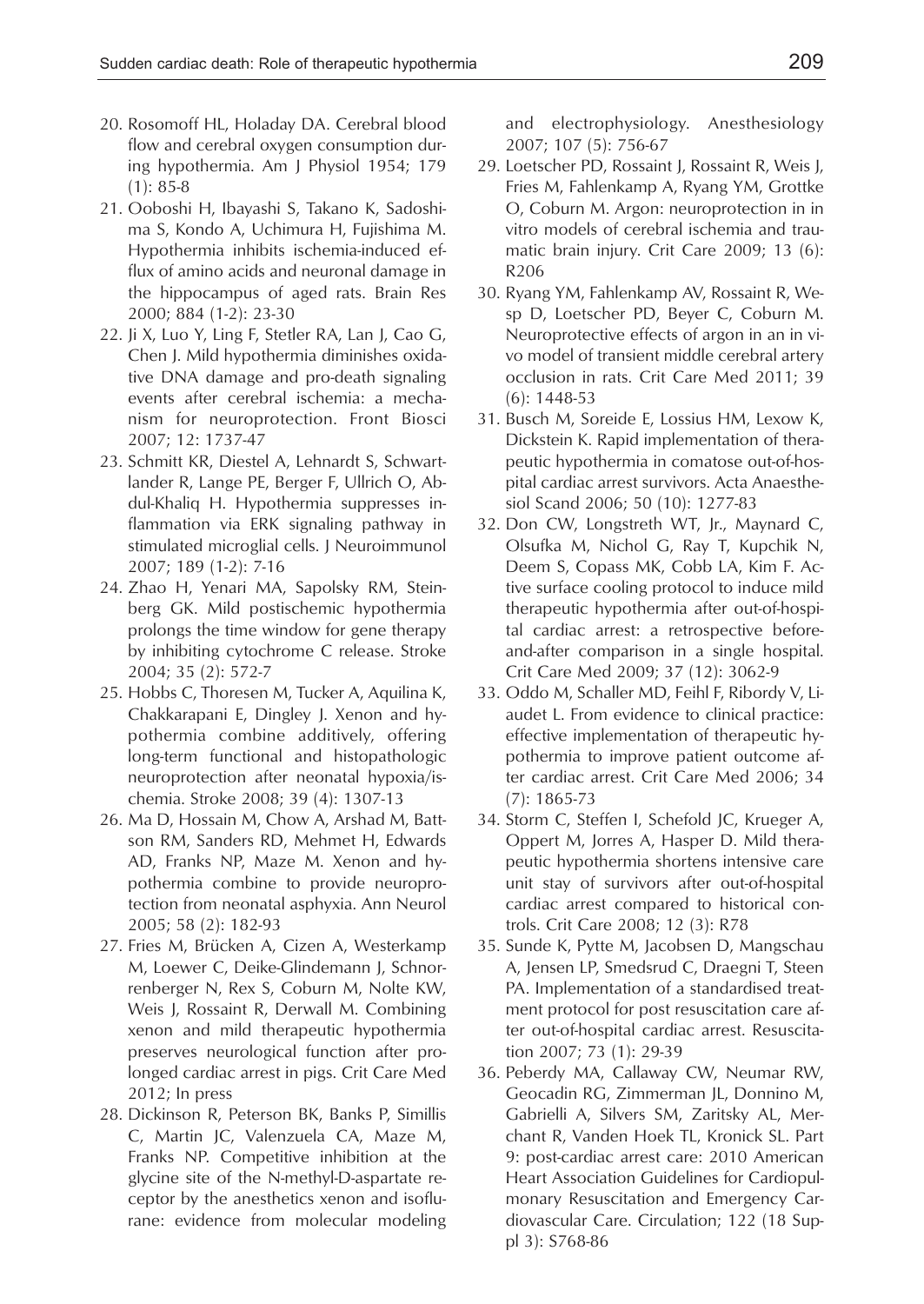- 37. Kleinman ME, Chameides L, Schexnayder SM, Samson RA, Hazinski MF, Atkins DL, Berg MD, de Caen AR, Fink EL, Freid EB, Hickey RW, Marino BS, Nadkarni VM, Proctor LT, Qureshi FA, Sartorelli K, Topjian A, van der Jagt EW, Zaritsky AL. Part 14: pediatric advanced life support: 2010 American Heart Association Guidelines for Cardiopulmonary Resuscitation and Emergency Cardiovascular Care. Circulation 2010; 122 (18 Suppl 3): S876-908
- 38. Dumas F, Grimaldi D, Zuber B, Fichet J, Charpentier J, Pene F, Vivien B, Varenne O, Carli P, Jouven X, Empana JP, Cariou A. Is hypothermia after cardiac arrest effective in both shockable and nonshockable patients?: insights from a large registry. Circulation 2011; 123 (8): 877-86
- 39. Becker LB, Ostrander MP, Barrett J, Kondos GT. Outcome of CPR in a large metropolitan area — where are the survivors? Ann Emerg Med 1991; 20 (4): 355-61
- 40. Weaver WD, Cobb LA, Hallstrom AP, Copass MK, Ray R, Emery M, Fahrenbruch C. Considerations for improving survival from out-of-hospital cardiac arrest. Ann Emerg Med 1986; 15 (10): 1181-6
- 41. Finley Caulfield A, Rachabattula S, Eyngorn I, Hamilton SA, Kalimuthu R, Hsia AW, Lansberg MG, Venkatasubramanian C, Baumann JJ, Buckwalter MS, Kumar MA, Castle JS, Wijman CA. A comparison of cooling techniques to treat cardiac arrest patients with hypothermia. Stroke Res Treat 2011; 2011: 690506
- 42. Nielsen N, Sunde K, Hovdenes J, Riker RR, Rubertsson S, Stammet P, Nilsson F, Friberg H. Adverse events and their relation to mortality in out-of-hospital cardiac arrest patients treated with therapeutic hypothermia. Crit Care Med 2011; 39 (1): 57-64
- 43. Tomte O, Draegni T, Mangschau A, Jacobsen D, Auestad B, Sunde K. A comparison of intravascular and surface cooling techniques in comatose cardiac arrest survivors. Crit Care Med 2011; 39 (3): 443-9
- 44. Polderman KH, Rijnsburger ER, Peerdeman SM, Girbes AR. Induction of hypothermia in patients with various types of neurologic injury with use of large volumes of ice-cold intravenous fluid. Crit Care Med 2005; 33 (12): 2744-51
- 45. Janata A, Holzer M. Hypothermia after cardiac arrest. Prog Cardiovasc Dis 2009; 52 (2): 168-79
- 46. Kliegel A, Janata A, Wandaller C, Uray T, Spiel A, Losert H, Kliegel M, Holzer M, Haugk M, Sterz F, Laggner AN. Cold infusions alone are effective for induction of therapeutic hypothermia but do not keep patients cool after cardiac arrest. Resuscitation 2007; 73 (1): 46-53
- 47. Rajek A, Greif R, Sessler DI, Baumgardner J, Laciny S, Bastanmehr H. Core cooling by central venous infusion of ice-cold (4 degrees C and 20 degrees C) fluid: isolation of core and peripheral thermal compartments. Anesthesiology 2000; 93 (3): 629-37
- 48. Hoedemaekers CW, Ezzahti M, Gerritsen A, van der Hoeven JG. Comparison of cooling methods to induce and maintain normoand hypothermia in intensive care unit patients: a prospective intervention study. Crit Care 2007; 11 (4): R91
- 49. Tsai MS, Barbut D, Tang W, Wang H, Guan J, Wang T, Sun S, Inderbitzen B, Weil MH. Rapid head cooling initiated coincident with cardiopulmonary resuscitation improves success of defibrillation and post-resuscitation myocardial function in a porcine model of prolonged cardiac arrest. J Am Coll Cardiol 2008; 51 (20): 1988-90
- 50. Tsai MS, Barbut D, Wang H, Guan J, Sun S, Inderbitzen B, Weil MH, Tang W. Intra-arrest rapid head cooling improves postresuscitation myocardial function in comparison with delayed postresuscitation surface cooling. Crit Care Med 2008; 36 (11 Suppl): S434-9
- 51. Wang H, Barbut D, Tsai MS, Sun S, Weil MH, Tang W. Intra-arrest selective brain cooling improves success of resuscitation in a porcine model of prolonged cardiac arrest. Resuscitation 2010; 81 (5): 617-21
- 52. Busch HJ, Eichwede F, Fodisch M, Taccone FS, Wobker G, Schwab T, Hopf HB, Tonner P, Hachimi-Idrissi S, Martens P, Fritz H, Bode C, Vincent JL, Inderbitzen B, Barbut D, Sterz F, Janata A. Safety and feasibility of nasopharyngeal evaporative cooling in the emergency department setting in survivors of cardiac arrest. Resuscitation 2010; 81 (8): 943-9
- 53. Wang H, Barbut D, Tsai MS, Sun S, Weil MH, Tang W. Intra-arrest selective brain cooling improves success of resuscitation in